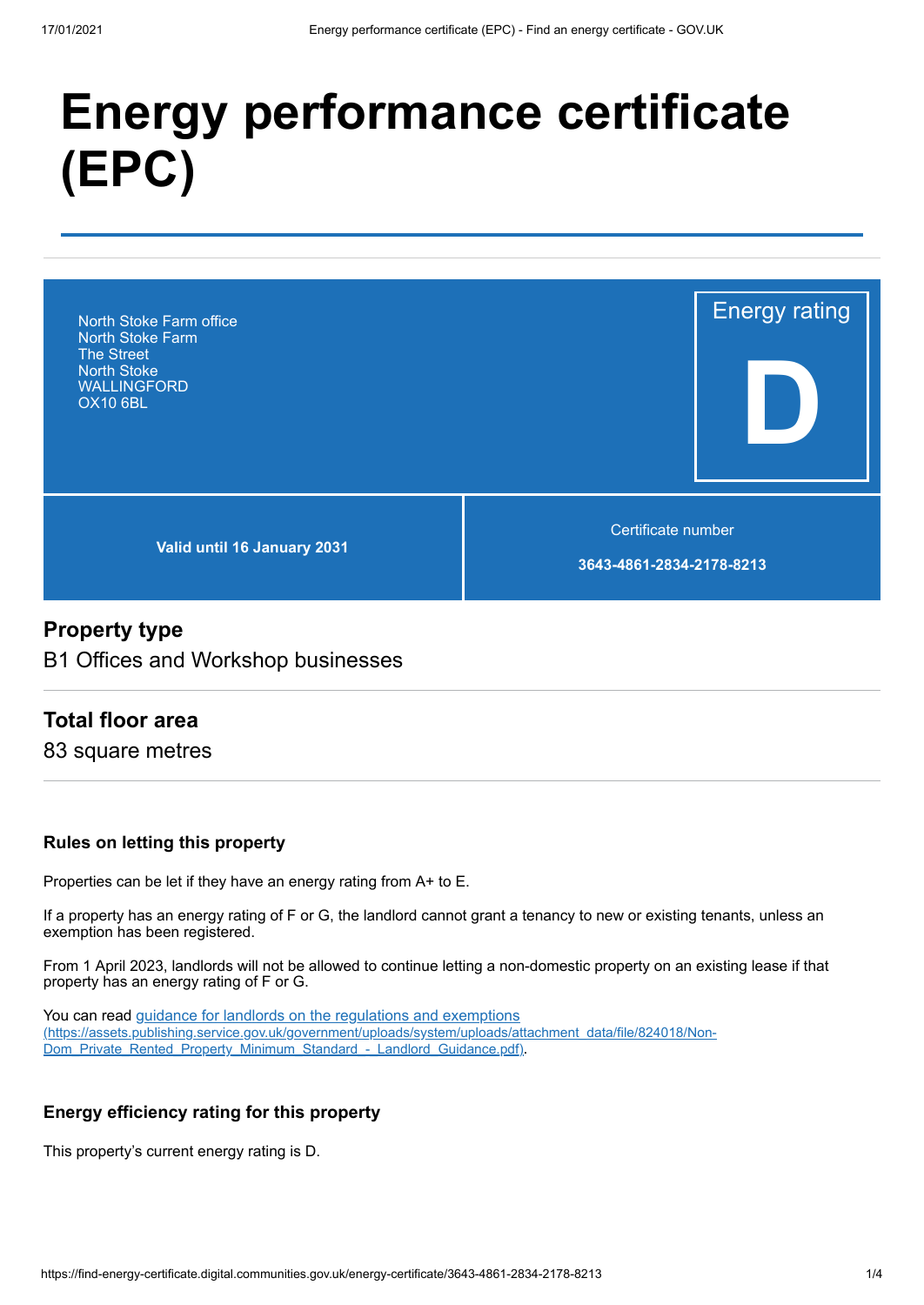

Properties are given a rating from A+ (most efficient) to G (least efficient).

Properties are also given a score. The larger the number, the more carbon dioxide (CO2) your property is likely to emit.

#### **How this property compares to others**

Properties similar to this one could have ratings:

#### **If newly built**

# **If typical of the existing stock**

**Breakdown of this property's energy performance**

**Main heating fuel** Grid Supplied Electricity

## **Building environment**

Heating and Natural Ventilation



30 | B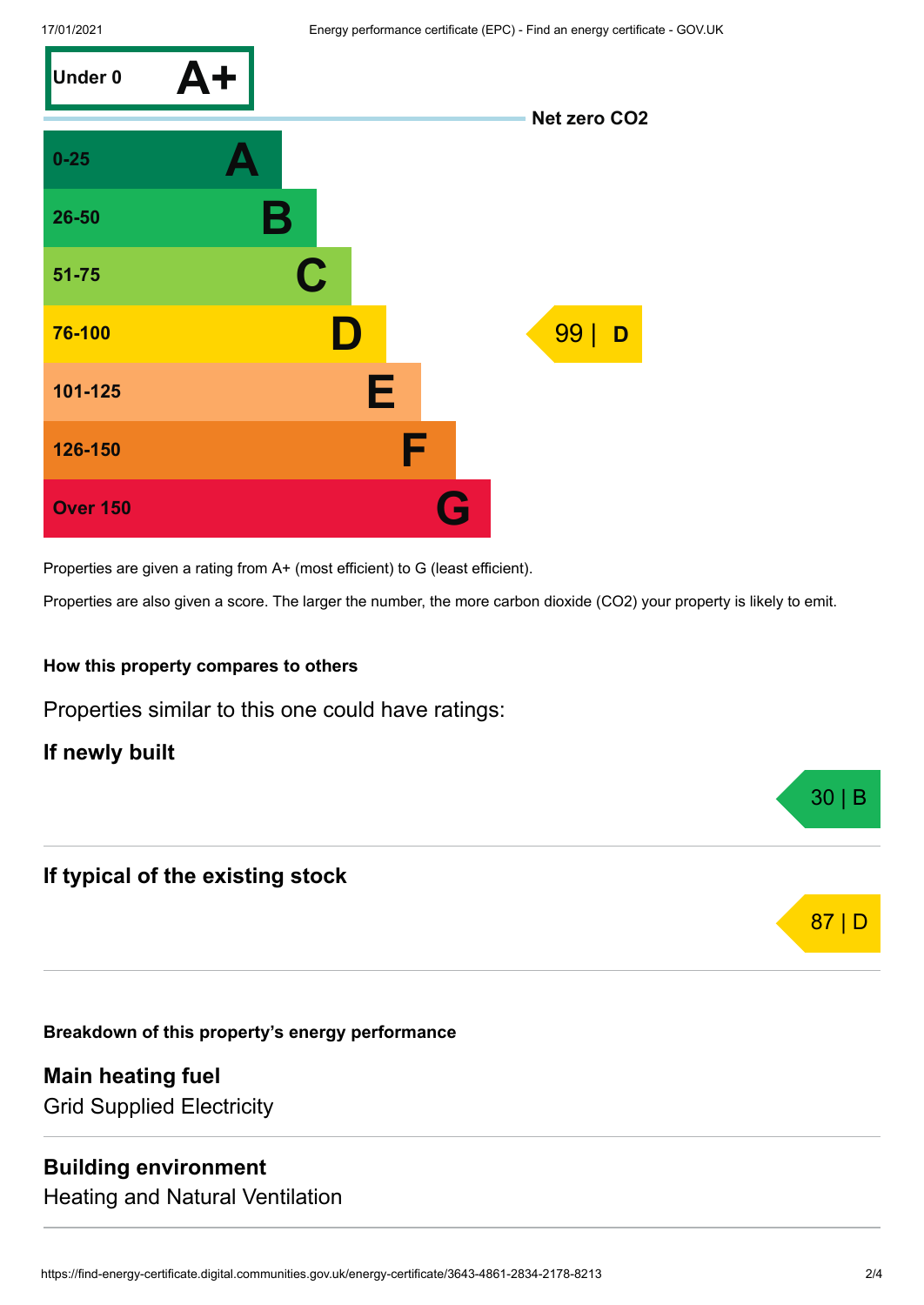## **Assessment level**

3

# **Building emission rate (kgCO2/m2 per year)**

93.76

**Primary energy use (kWh/m2 per year)**

554.62

What is primary energy use?

#### **Recommendation report**

Guidance on improving the energy performance of this property can be found in the recommendation report [\(/energy-certificate/2521-4834-7380-6651-3147\)](https://find-energy-certificate.digital.communities.gov.uk/energy-certificate/2521-4834-7380-6651-3147).

#### **Contacting the assessor and accreditation scheme**

This EPC was created by a qualified energy assessor.

If you are unhappy about your property's energy assessment or certificate, you can complain to the assessor directly.

If you are still unhappy after contacting the assessor, you should contact the assessor's accreditation scheme.

Accreditation schemes are appointed by the government to ensure that assessors are qualified to carry out EPC assessments.

# **Assessor contact details**

# **Assessor's name**

David Barrington

#### **Telephone**

07800675146

#### **Email**

[david@davidbarringtonltd.com](mailto:david@davidbarringtonltd.com)

# **Accreditation scheme contact details**

## **Accreditation scheme** ECMK

# **Assessor ID**

https://find-energy-certificate.digital.communities.gov.uk/energy-certificate/3643-4861-2834-2178-8213 3/4 ECMK300858